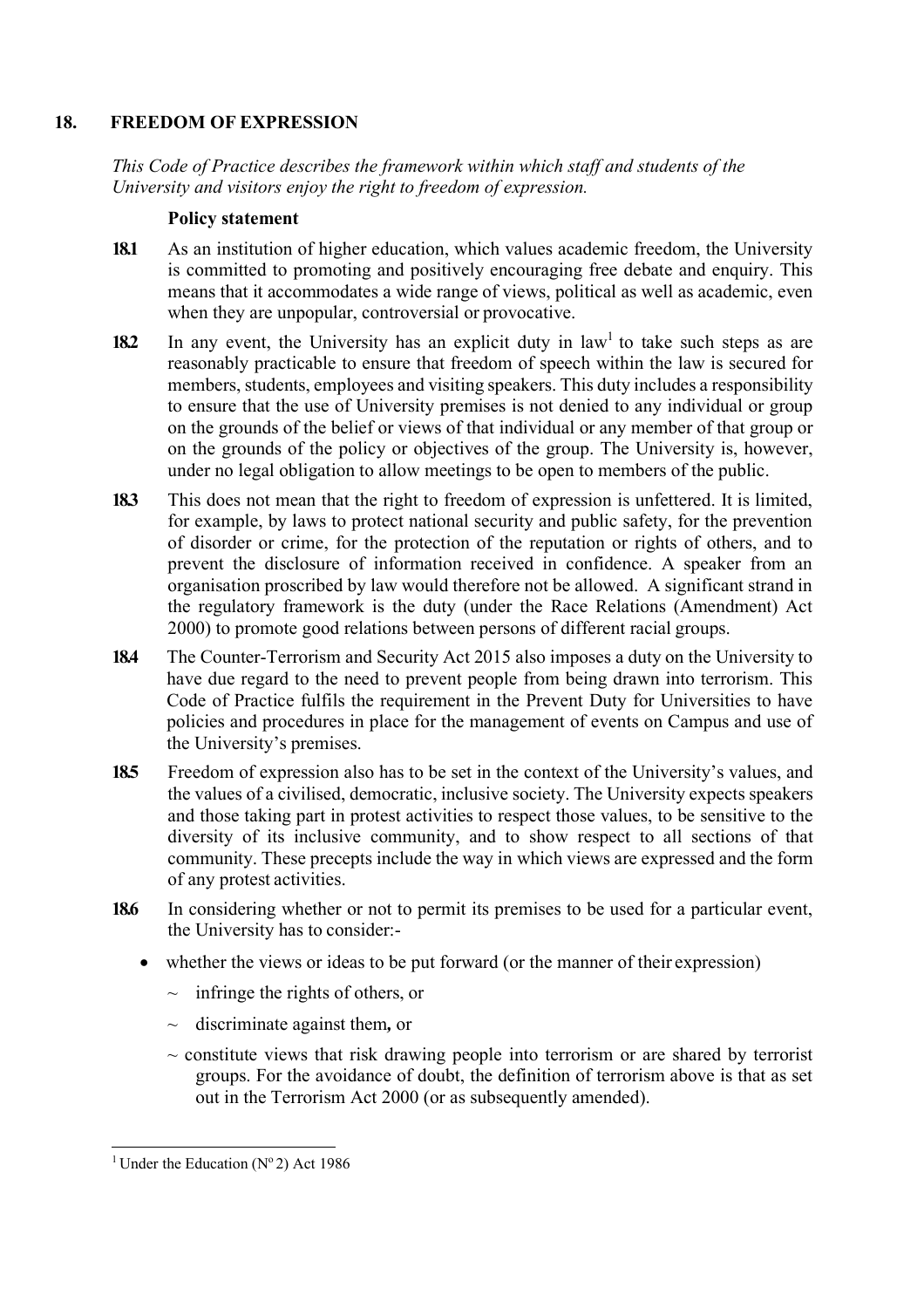- whether the activity in question
	- $\sim$  constitutes a criminal offence
	- $\sim$  constitutes a threat to public order or to the health and safety of individuals
	- $\sim$  incites others to commit criminal acts, or
	- $\sim$  is contrary to the civil and human rights of individuals.
- Whether adequate arrangements can be made to safeguard the safety of participants in the event, and other people within the vicinity, and to ensure that public order is maintained.

## **Authority**

**18.7** The Council authorises the Deputy Vice-Chancellor and Provost *Professor David Galbreath* to act on its behalf to ensure as far as is reasonably practicable that all staff and students of the University, and all visiting speakers, comply with the provisions of this Code.

## **Procedure**

## *Meetings*

- **18.8** Those booking rooms in the University are taken to have read and agreed to abide by the provisions of this Code of Practice. In addition, they are required to designate a 'Principal Organiser', who must be a member of staff or student of the University and who will be responsible for ensuring that the organisers comply with the obligations placed upon them by or under this Code of Practice. The Principal Organiser shall ensure that appropriate information is provided on the booking form about the nature and topic of the meeting.
- **18.9** The Principal Organiser is required to notify the Deputy Vice-Chancellor and Provost *Professor David Galbreath* – as far as possible in advance of the meeting, and in any case at least two weeks before it – for any meeting to be held on the University campus if the subject matter of the meeting is or might reasonably be construed as 'controversial' (a 'controversial' meeting in this context being taken as a speaker who might reasonably be construed as having the potential to occasion protest from, or give offence to, any section of the University or wider community, or constitute extremist views, or any speaker from a political party).
- **18.10** The Principal Organiser shall on request provide the Deputy Vice-Chancellor and Provost *Professor David Galbreath* with such information as the latter may require – including in particular the name of the principal speaker or speakers at the meeting, the theme(s) of the speech(es), the grounds for notification under section 9 and the extent to which the speaker's past history suggests that they might infringe one of the criteria set out in paragraph 6 above, the name and experience of the person who will chair the meeting, the subject of the address or addresses, the names and experience of any stewards and other logistical information.
- **18.11** The Deputy Vice-Chancellor and Provost *Professor David Galbreath* shall grant or withhold permission for the use of University premises (including, as appropriate, space used by the Students' Union or Chaplaincy) for the meeting proposed. Permission will only normally be withheld on the grounds indicated in 6 above, or if the Principal Organiser cannot or will not ensure compliance with any conditions set by the Deputy Vice-Chancellor and Provost *Professor David Galbreath*. Such conditions may include requirements
	- (a) that tickets be issued and/or restricting the number of persons attending;
	- (b) that an adequate number of stewards be available, in addition to anyUniversity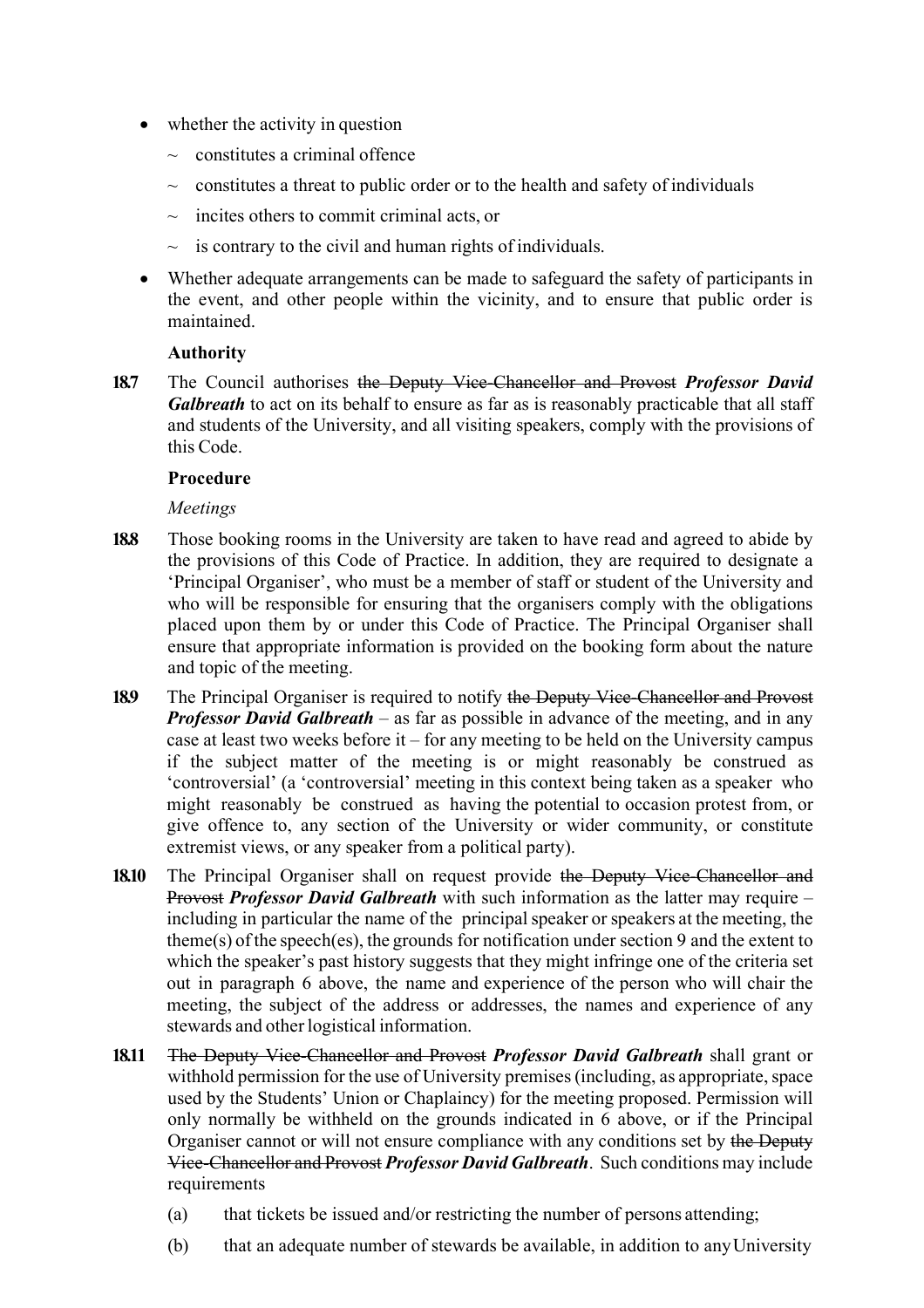security staff that the Deputy Vice-Chancellor and Provost *Professor David Galbreath* may feel should be present, to maintain safety and order;

- (c) as to the venue for the meeting and/or restricting banners or placards;
- (d) as to the admission or exclusion of press, television or broadcasting personnel, and, subject to licensing law, the sale or consumption of alcohol within the premises;
- (e) as to the arrangements for chairing the meeting, and as to the circumstances in which the meeting may or must be terminated prematurely;
- (f) that a speaker be balanced by one or more speakers with opposing views;
- (g) that the designated meeting or activity be restricted to staff and students of the University;
- (h) that University staff be responsible for all security arrangements connected with the meeting.
- **18.12** It shall in all cases be open to the Deputy Vice-Chancellor and Provost *Professor David Galbreath* to invite the Police to be present at any meeting on University premises. It shall also be open to the Deputy Vice-Chancellor and Provost *Professor David Galbreath* to withdraw permission for a meeting if, having originally granted permission, he or she judges that the meeting will not in fact conform to University policy (as outlined in 6 above) or that safety or public order cannot be guaranteed or if the Principal Organiser cannot or will not ensure compliance with any conditions set by the Deputy Vice-Chancellor and Provost *Professor David Galbreath*.
- **18.13** Premises used for meetings must be left in clean and tidy condition, in default of which the organisers may be charged for any additional cleaning and repairs that are subsequently required. Payment in advance or evidence of ability to pay towards these costs may be required. The University reserves the right to re-charge the organisers of any meeting for any extraordinary expenditure it incurs as a result of that meeting.

*Protests and demonstrations*

- **18.14** Those arranging protests or demonstrations on University premises (whether in relation to a meeting covered by this Code or on any other matter) are taken to have read and agreed to abide by the provisions of this Code. They are also required to designate a 'Principal Organiser', who will be a student or member of staff, who will be responsible for ensuring that the organisers comply with the obligations placed upon them by or under this Code of Practice.
- **18.15** As long as is reasonably practicable in advance of the event in question, the Principal Organiser shall ensure that appropriate information is provided to the Deputy Vice-Chancellor and Provost *Professor David Galbreath*, normally through Security Services, about the nature and theme of the event. Wherever possible, this information shall be provided at least a week before the event. The Principal Organiser shall on request provide the University Secretary *Deputy Vice-Chancellor and Provost Professor David Galbreath* with such information as the latter may require.
- **18.16** The Deputy Vice-Chancellor and Provost *Professor David Galbreath* shall grant or withhold permission for the use of University premises for the meeting proposed. Permission will normally be withheld only on the grounds indicated above, or if the Principal Organiser cannot or will not ensure compliance with any conditions set by the Deputy Vice-Chancellor and Provost *Professor David Galbreath*.